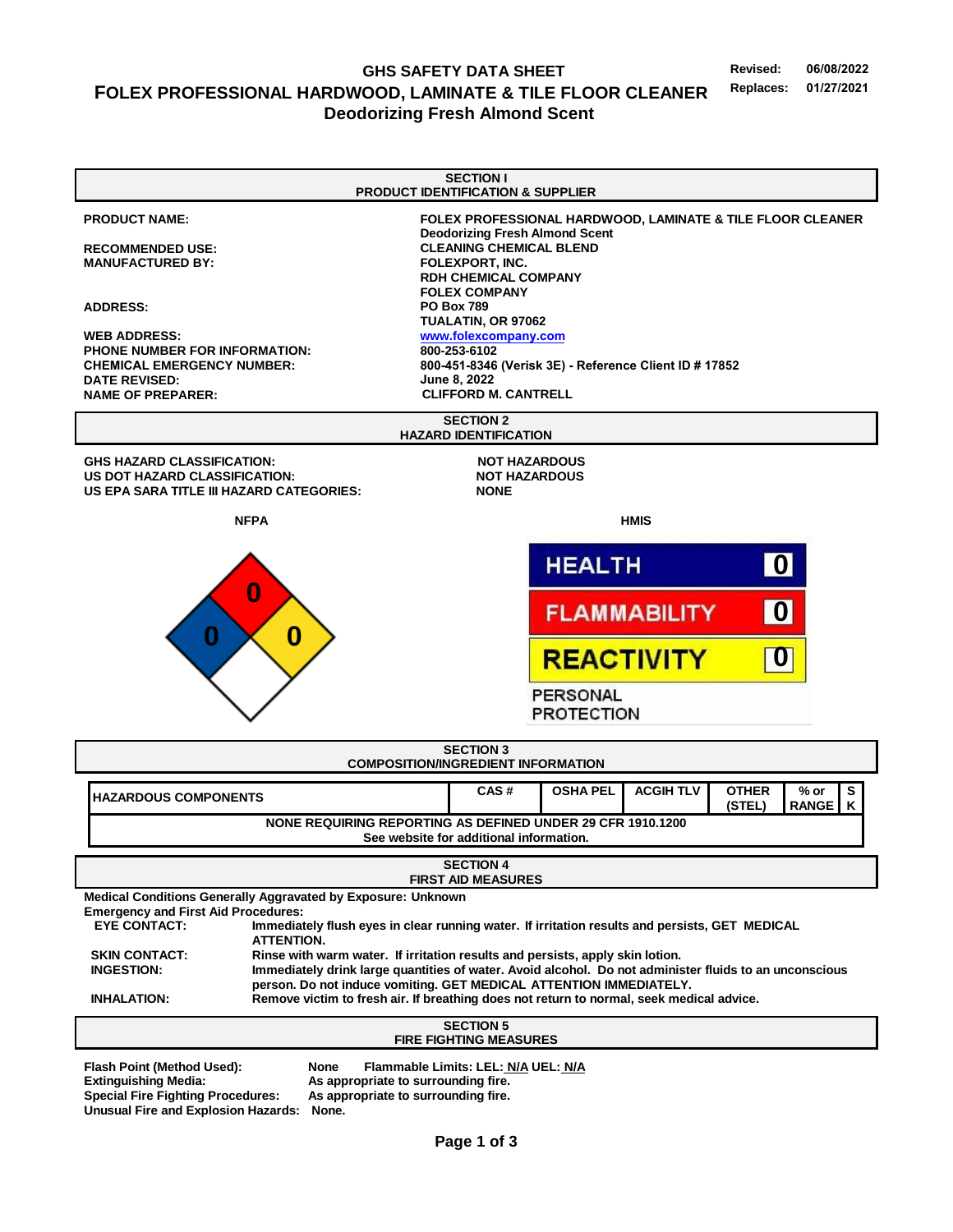## **GHS SAFETY DATA SHEET Revised: 06/08/2022 FOLEX PROFESSIONAL HARDWOOD, LAMINATE & TILE FLOOR CLEANER Replaces: Deodorizing Fresh Almond Scent**

## **SECTION 6 ACCIDENTAL RELEASE MEASURES**

**Steps to Be Taken in Case Material is Released or Spilled:**

**SMALL SPILLS: Flush to sanitary sewer. Waste Disposal Method: Small quantities may be disposed of as sanitary waste. Consign wastes in excess of one gallon to an approved waste disposal facility according to local regulations. Uncontaminated product is not a RCRA hazardous waste.**

> **SECTION 7 HANDLING & STORAGE**

**Precautions to Be Taken in Handling and Storing: Do not freeze. Keep container closed when not in use. Other Precautions: KEEP THIS AND ALL CHEMICALS OUT OF REACH OF CHILDREN.**

### **SECTION 8 EXPOSURE CONTROL/PERSONAL PROTECTION**

**Respiratory Protection (Specify Type): Not necessary under normal & intended conditions of use. Ventilation: Not required. Protective Gloves: Not required Eye Protection: Not required. Other Protective Clothing or Equipment: As required for sanitary purposes. Work/Hygienic Practices: Normal hygiene practices. Wash hands before eating, drinking, smoking or using bathroom facilities. Use good housekeeping practices.**

| <b>SECTION 9</b>                          |                                          |                          |                       |  |  |
|-------------------------------------------|------------------------------------------|--------------------------|-----------------------|--|--|
| <b>PHYSICAL &amp; CHEMICAL PROPERTIES</b> |                                          |                          |                       |  |  |
| <b>Boiling Point:</b>                     | 212°F                                    | Specific Gravity (H2O=1) | $1.000 - 1.001$       |  |  |
| Vapor Pressure (mm Hq)                    | 17                                       | <b>Melting Point</b>     | $<$ 32 <sup>o</sup> F |  |  |
| Vapor Density (Air=1)                     | <b>Evaporation Rate (Water=1)</b><br>2.4 |                          |                       |  |  |
| <b>Solubility in Water:</b>               | Complete                                 |                          |                       |  |  |
| Appearance and odor:                      | Clear liquid with fresh almond odor      |                          |                       |  |  |
| <b>VOC Content:</b>                       | <b>NONE</b>                              |                          |                       |  |  |

#### **SECTION 10 STABILITY & REACTIVITY**

Stability:<br>**Incompatibility (Materials to Avoid):** STABLE.<br>Do not mix with other chemicals. **Incompatibility (Materials to Avoid): Hazardous Decomposition or Byproducts: None. Hazardous Polymerization: Will Not Occur**

| <b>SECTION 11</b>                                                |                                                                                     |  |  |  |
|------------------------------------------------------------------|-------------------------------------------------------------------------------------|--|--|--|
| <b>TOXOLOGICAL INFORMATION</b>                                   |                                                                                     |  |  |  |
| Route(s) of Entry:<br><b>Health Hazards (Acute and Chronic):</b> | Inhalation? No<br>Ingestion? Yes<br>Skin? Yes<br><u>Yes</u><br>Eves?<br>None known. |  |  |  |
|                                                                  |                                                                                     |  |  |  |
| Carcinogenicity:                                                 |                                                                                     |  |  |  |
| California Proposition 65 does not apply.                        |                                                                                     |  |  |  |
| NTP?                                                             | Ingredients not listed.                                                             |  |  |  |
| <b>IARC Monographs?</b>                                          | Ingredients not listed.                                                             |  |  |  |
| <b>OSHA Requiated?</b>                                           | Ingredients not listed.                                                             |  |  |  |
| Signs and Symptoms of Exposure:                                  |                                                                                     |  |  |  |
| <b>INHALATION:</b>                                               | Not an expected route of exposure.                                                  |  |  |  |
| <b>INGESTION:</b>                                                | May cause gastric distress, and diarrhea                                            |  |  |  |
| Not irritating.<br><b>SKIN CONTACT:</b>                          |                                                                                     |  |  |  |
|                                                                  |                                                                                     |  |  |  |
| <b>EYE CONTACT:</b>                                              | Not irritating. May cause burning sensation, tearing.                               |  |  |  |
|                                                                  |                                                                                     |  |  |  |

#### **SECTION 12 ECOLOGICAL INFORMATION**

**OTHER ECOLOGICAL DATE: None available**

**ECOTOXICITY: No data available. Not considered toxic to marine or terrestrial plants or annimals PERSISTANCE & BIODIGRADABILITY: Surface active components meet biodegradibility standards**